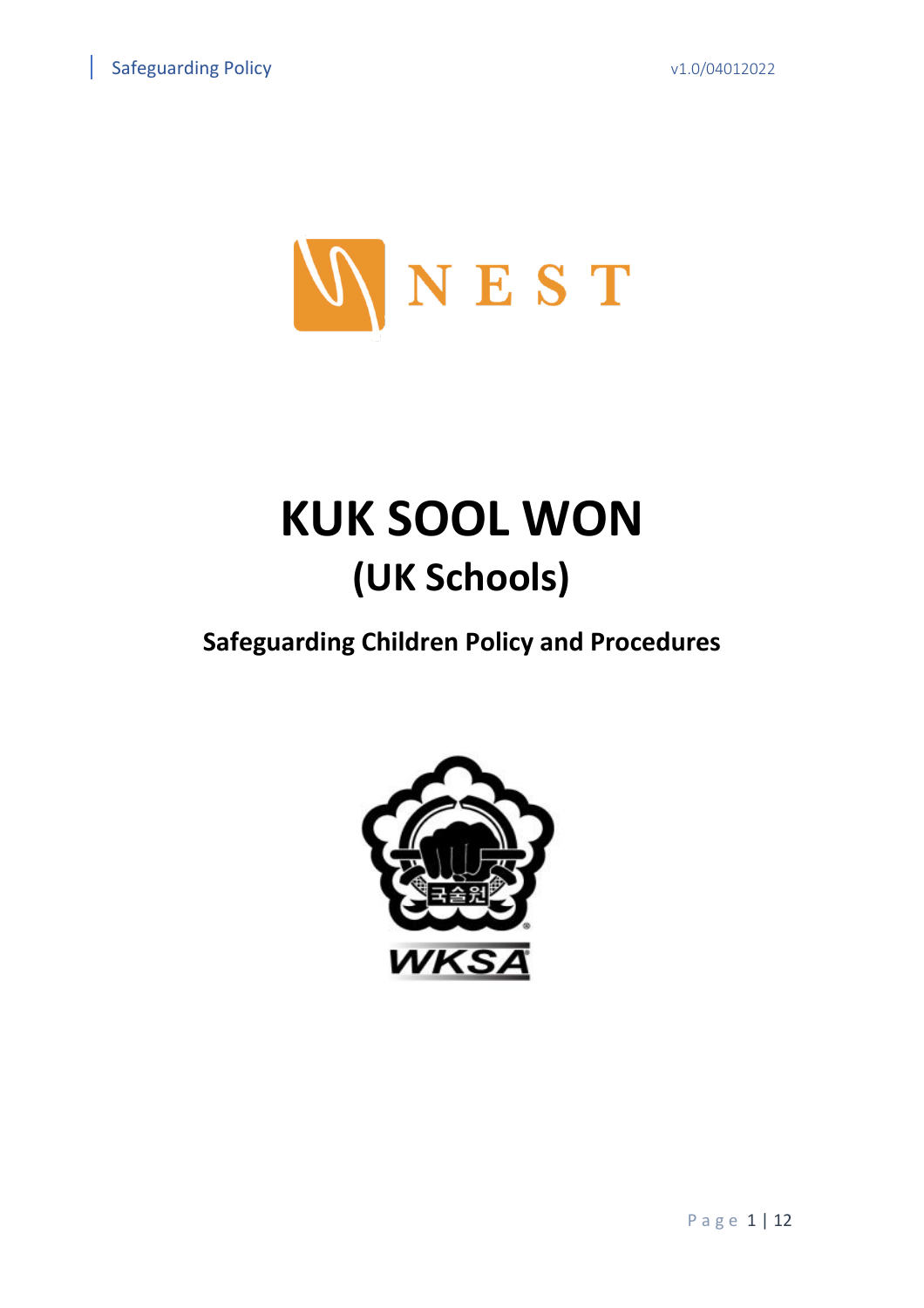## **Table of Contents**

| 1.  |                                                                                    |
|-----|------------------------------------------------------------------------------------|
| 2.  |                                                                                    |
| 3.  |                                                                                    |
| 4.  |                                                                                    |
| 5.  | Types of Abuse and Neglect (according to Keeping Children Safe in Education 2018)4 |
| 6.  |                                                                                    |
| 7.  | What to do if you have a concern or someone raises concerns with you               |
| 8.  |                                                                                    |
| 9.  |                                                                                    |
| 10. |                                                                                    |
| 11. |                                                                                    |
| 12. |                                                                                    |
| 13. |                                                                                    |
| 14. |                                                                                    |
| 15. |                                                                                    |
| 16. |                                                                                    |
| 17. |                                                                                    |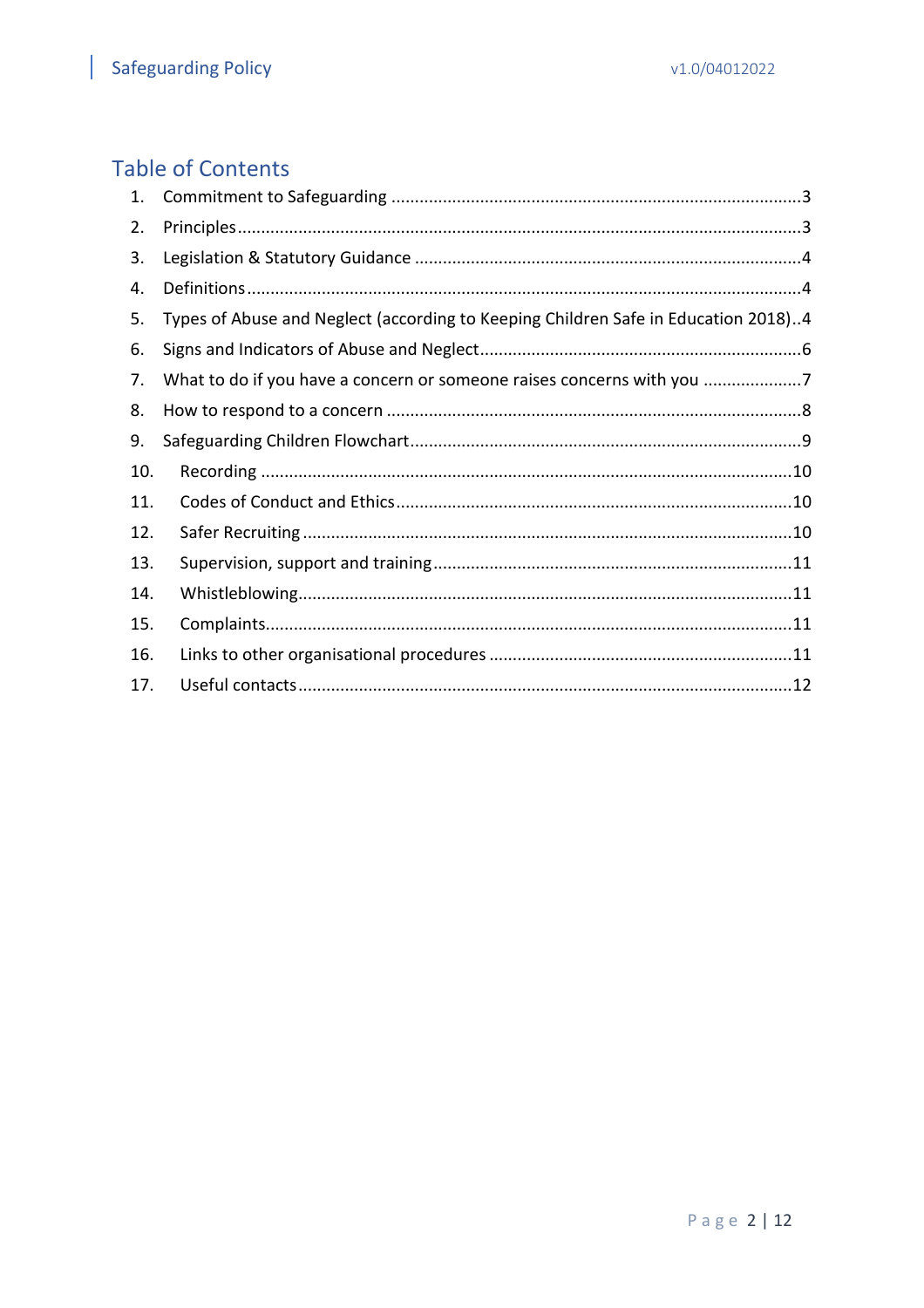## <span id="page-2-0"></span>1. Commitment to safeguarding

At **Kuk Sool Won (UK Schools)** we are committed to safeguarding children and young people under the age of eighteen and we expect everyone who works in our organisation to share this commitment. Adults in our school/club take all welfare concerns seriously and encourage children and young people to talk to us about anything that worries them. We will always act in the best interest of the child.

<span id="page-2-1"></span>2. Principles

**Kuk Sool Won Kuk Sool Won (UK Schools)** acknowledges the duty of care to safeguard and promote the welfare of children and is committed to ensuring safeguarding practice reflects statutory responsibilities, government guidance [Working Together to Safeguard Children 2018](file:///C:/Users/simonsnell/Library/Mobile%20Documents/com~apple~CloudDocs/Nest%20Management/Working_Together_to_Safeguard_Children-2018.pdf) and complies with best practice requirements.

The policy recognises that the welfare and interests of children are paramount in all circumstances. It aims to ensure that regardless of age, ability or disability, gender reassignment, race, religion or belief, sex or sexual orientation, socio-economic background, all children:

- have a positive and enjoyable experience in a safe and child centred environment.
- are protected from abuse whilst participating in activity organised within **Kuk Sool Won (UK Schools)** premises or outside.

**Kuk Sool Won (UK Schools)** acknowledges that some children, including disabled children, very young children or those from ethnic minority communities, can be particularly vulnerable to abuse and we accept the responsibility to take reasonable and appropriate steps to ensure their welfare. As part of our safeguarding policy **Kuk Sool Won (UK Schools)** will

- promote and prioritise the safety and wellbeing of children and young people.
- ensure everyone understands their roles and responsibilities in respect of safeguarding and is provided with appropriate learning opportunities to recognise, identify and respond to signs of abuse, neglect and other safeguarding concerns relating to children and young people.
- ensure appropriate action is taken in the event of incidents/concerns of abuse and support is provided to the individual/s who raise or disclose the concern.
- ensure that confidential, detailed and accurate records of all safeguarding concerns are maintained and securely stored.
- prevent the employment/deployment of unsuitable individuals.
- ensure robust safeguarding arrangements and procedures are in operation.

The policy and procedures will be widely promoted and are mandatory for everyone involved in **Kuk Sool Won (UK Schools)** Failure to comply with the policy and procedures will be addressed without delay and may ultimately result in dismissal/exclusion from the organisation.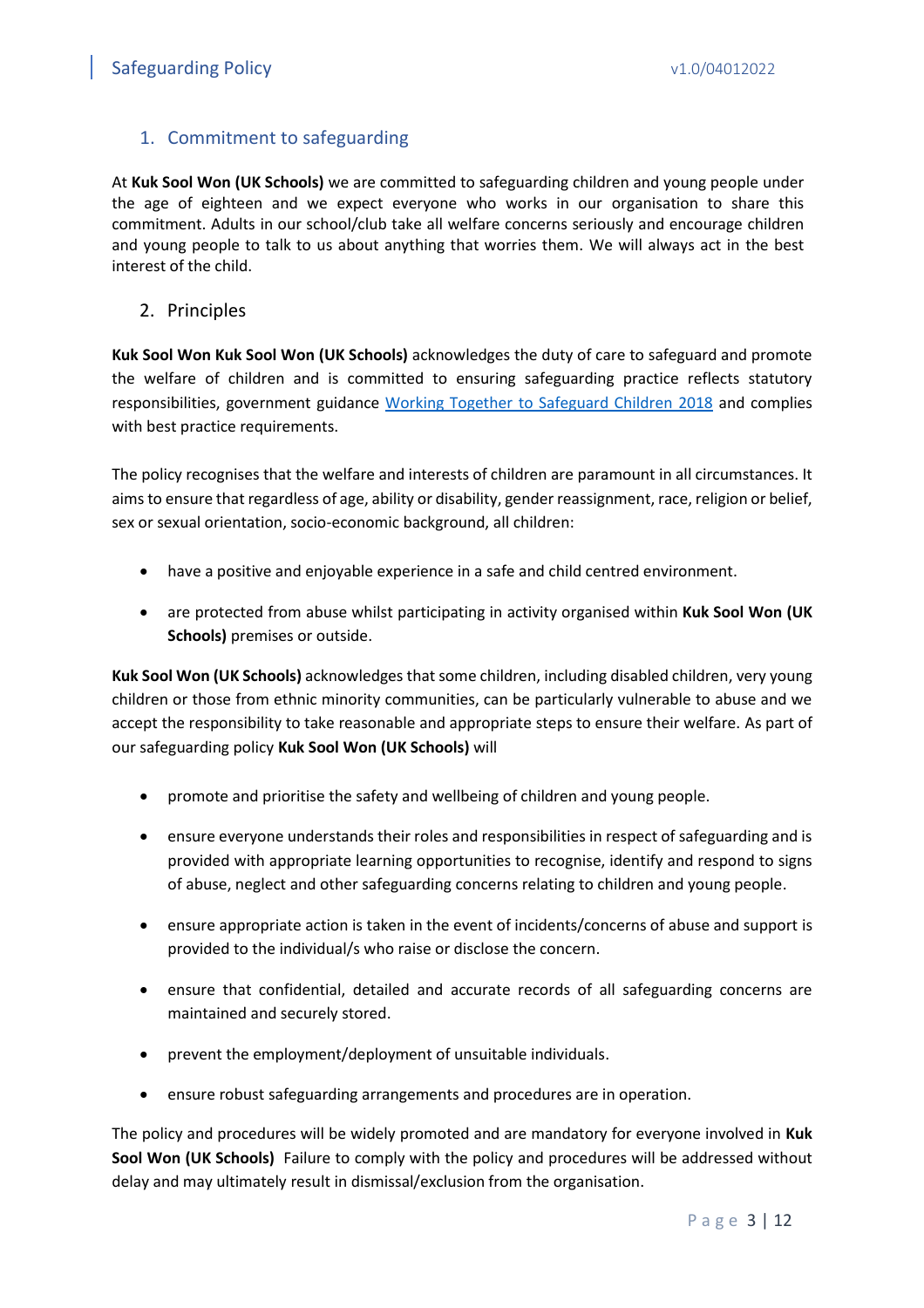## <span id="page-3-0"></span>3. Legislation & statutory guidance

The following Acts and Guidance provides basis for this safeguarding policy, they can be referred to when requiring more information on safeguarding children:

- Human Rights Act 1998
- Children Act 1989
- Children Act 2004
- Working Together to Safeguard Children 2018
- Keeping Children Safe in Education 2018
- Sexual Offences Act 2003
- Data Protection Act 2018

#### <span id="page-3-1"></span>4. Definitions

In England, Northern Ireland and Wales a child is someone under the age of 18, whether living with their families, in state care, or living independently (Working Together to Safeguard Children 2018).

This generally applies in Scotland but in some cases, for example for parts of the Scottish Child Protection Process it will be 16.

#### <span id="page-3-2"></span>5. Types of abuse and neglect (according to Keeping Children Safe in Education 2018)

All school/club staff and volunteers should be aware that abuse, neglect and safeguarding issues are rarely standalone events that can be covered by one definition or label. In most cases, multiple issues will overlap with one another.

#### **Abuse:**

A form of maltreatment of a child. Somebody may abuse or neglect a child by inflicting harm or by failing to act to prevent harm. Children may be abused in a family or in an institutional/community setting by those known to them or, more rarely, by others. Abuse can take place wholly online, or technology may be used to facilitate offline abuse. They may be abused by an adult or adults or by another child/children.

#### **Physical abuse:**

A form of abuse which may involve hitting, shaking, throwing, poisoning, burning or scalding, drowning, suffocating or otherwise causing physical harm to a child. Physical harm may also be caused when a parent or carer fabricates the symptoms of, or deliberately induces, illness in a child.

#### **Emotional abuse:**

The persistent emotional maltreatment of a child such as to cause severe and adverse effects on the child's emotional development. It may involve conveying to a child that they are worthless or unloved, inadequate, or valued only insofar as they meet the needs of another person. It may include not giving the child opportunities to express their views, deliberately silencing them or 'making fun' of what they say or how they communicate. It may feature age or developmentally inappropriate expectations being imposed on children. These may include interactions that are beyond a child's developmental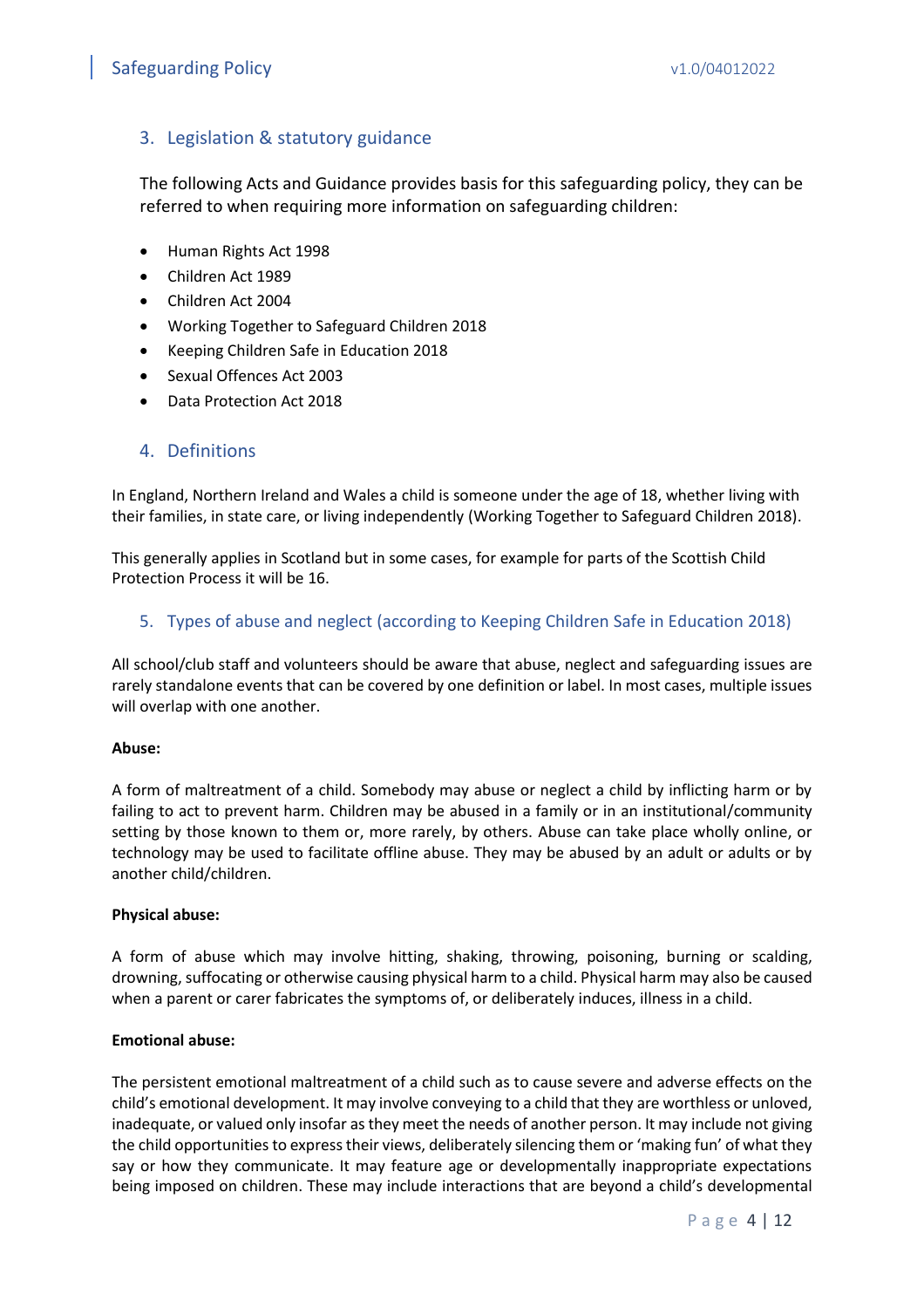## Safeguarding Policy values of the contract of the values of the values of the values of the values of the values of the values of the values of the values of the values of the values of the values of the values of the valu

capability as well as overprotection, limitation of exploration and learning or preventing the child from participating in normal social interaction. It may involve seeing or hearing the ill-treatment of another. It may involve serious bullying (including cyberbullying), causing children frequently to feel frightened or in danger, or the exploitation or corruption of children. Some level of emotional abuse is involved in all types of maltreatment of a child, although it may occur alone.

#### **Sexual abuse:**

Involves forcing or enticing a child or young person to take part in sexual activities, not necessarily involving a high level of violence, whether or not the child is aware of what is happening. The activities may involve physical contact, including assault by penetration (for example rape or oral sex) or nonpenetrative acts such as masturbation, kissing, rubbing and touching outside of clothing. They may also include non-contact activities, such as involving children in looking at, or in the production of, sexual images, watching sexual activities, encouraging children to behave in sexually inappropriate ways, or grooming a child in preparation for abuse. Sexual abuse can take place online, and technology can be used to facilitate offline abuse. Sexual abuse is not solely perpetrated by adult males. Women can also commit acts of sexual abuse, as can other children. The sexual abuse of children by other children is a specific safeguarding issue.

#### **Related issues**

In addition to the above categories, there are other forms of harm or abuse that should involve the police and other organisations working together to protect children. These include:

- Bullying
- Child Sexual Exploitation
- Hate crimes
- Abuse in domestic settings
- Honour based violence
- Forced marriage
- Human trafficking
- Exploitation by radicalisers who promote violence
- Membership of gangs inclined to use violence.

Many of these areas are addressed in local multi-agency child or vulnerable adult safeguarding procedures. You may feel that these situations are so unlikely to arise that you would never be required to respond. However, it is as well to be aware of these other related areas, just in case your suspicions are raised.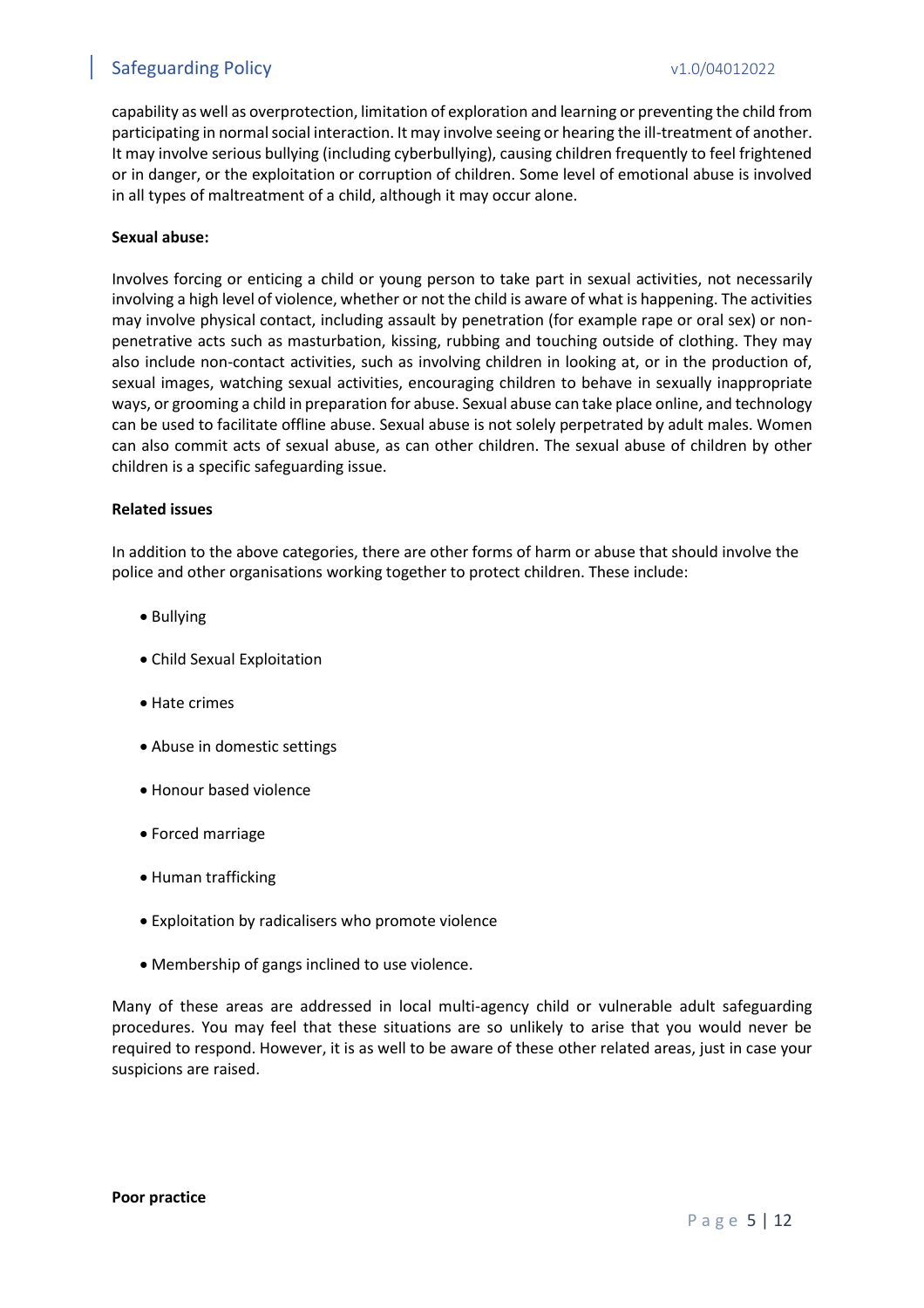## Safeguarding Policy and Communication of the V1.0/04012022

Sometimes, your concerns may relate to poor practice, where an adult or another young person's behaviour is inappropriate and may be causing distress to a child or young person. In the application of this policy, poor practice includes any behaviour which contravenes the principles of this document or the relevant Code of Conduct or brings Martial Arts into disrepute, or which infringes an individual's rights. Where poor practice is serious or repeated this could also constitute abuse and should be reported immediately. Examples of poor practice towards students, which should never be sanctioned include:

- use of excessive, physical or humiliating punishments;
- failure to act when you witness possible abuse or bullying;
- being unaware of, or breaching, any relevant policy such as the Code of Ethics and Conduct;
- spending excessive amounts of time alone with young people away from others;
- inviting or allowing young people into your home where they will be alone with you;
- engaging in rough, physical or sexually provocative activity;
- allowing young people to use inappropriate language unchallenged;
- making sexually suggestive comments even in fun;
- reducing a person to tears as a form of control;
- allowing allegations made by a young person to go unchallenged, unrecorded or not acted upon;
- doing things of a personal nature for young people that they can do for themselves; sharing a bedroom with a young person you are not related to, even with parental permission.

Some participants may require assistance with personal care due to being very young or disabled. If a young person needs this level of support it should be made clear to their parent/s that this can only be carried out by a designated carer and not by the instructor. Even if the instructor is trained in carrying out personal care tasks, this compromises their role as trainer and places them and the child in a vulnerable position. These support arrangements should clearly be in place and agreed to by all parties prior to the activities commencing.

## <span id="page-5-0"></span>6. Signs and Indicators of Abuse and Neglect

Indicators that a young person may be being abused may include the following:

- unexplained or suspicious injuries such as bruising, cuts or burns, particularly if situated on a part of the body not normally prone to such injuries;
- an injury for which the explanation seems inconsistent; the young person describes what appears to be an abusive act involving him/her;
- someone else (a young person or adult) expresses concern about the welfare of another;
- unexplained changes in behaviour (e.g. becoming very quiet, withdrawn or displaying sudden outbursts of temper);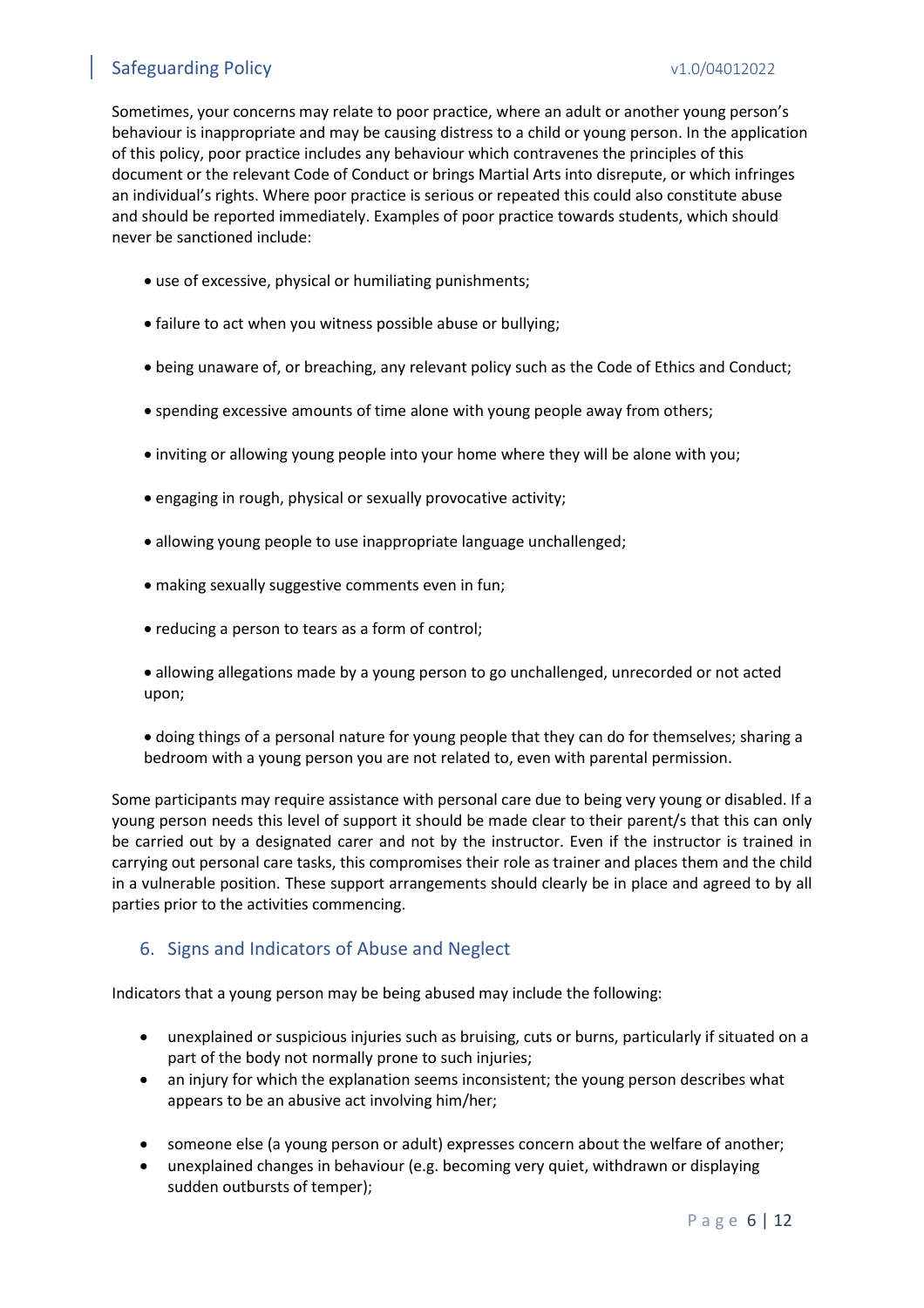## Safeguarding Policy values of the contract of the values of the values of the values of the values of the values of  $\alpha$

- inappropriate sexual awareness;
- engaging in sexually explicit behaviour;
- sudden or unusual distrust of adults, particularly those with whom a close relationship would normally be expected;
- having difficulty in making friends;
- being prevented from socialising with other young people;
- displaying variations in eating patterns including overeating or loss of appetite;
- or a sudden weight change;
- becoming increasingly dirty or unkempt.

It should be recognised that this list is not exhaustive and the presence of one or more of the indicators is not proof that abuse is actually taking place. A good working relationship with parent/guardians will help to identify any other concerns that a young person may be experiencing. For example a family bereavement which could cause some of the changes listed above.

#### **It is not the responsibility of Kuk Sool Won (UK Schools) to decide if child abuse is occurring but it is their responsibility to act on any concerns by reporting them.**

<span id="page-6-0"></span>7. What to do if you have a concern or someone raises concerns with you

**Kuk Sool Won (UK Schools)** recognises 'everyone who works with children has a responsibility for keeping them safe. No single practitioner can have a full picture of a child's needs and circumstances and, if children and families are to receive the right help at the right time, everyone who comes into contact with them has a role to play in identifying concerns, sharing information and taking prompt action' (page 11 para 16 Working Together to Safeguard Children 2018).

Whilst accepting this duty, it is recognised **Kuk Sool Won (UK Schools)** is not responsible for deciding if abuse has occurred. It does however have a duty to respond and report concerns.

## **Kuk Sool Won (UK Schools)** will have an appropriately trained Designated Welfare Officer (DWO

**All safeguarding concerns and poor practice occurrences**, except if the issue concerns those individuals**, must** be reported to the DWO / Deputy. This includes issues raised concerning the activities of instructors or volunteers or, where there are concerns outside of **Kuk Sool Won (UK Schools)** (for example at home, school or in the wider community). Where there is an allegation against an instructor or volunteer who works with children at **Kuk Sool Won (UK Schools)** the DWO/Deputy must report the matter to the Local Authority Designated Officer.

Instructors and volunteers must also report the following to the DSL / Deputy and make a written record of what they have done, seen or heard:

- They have accidentally hurt a child;
- A child seems distressed in any manner;
- a child appears to be sexually aroused by their actions;
- a child misunderstands or misinterprets something they have said or done.

**If you think a child is in immediate danger or requires medical attention**, you should call the emergency services on 999. You can also ring the NSPCC helpline on 0808 800 5000 to report immediate risks. This is an immediate responsibility and will take priority over informing the Designated Safeguard Lead or Deputy.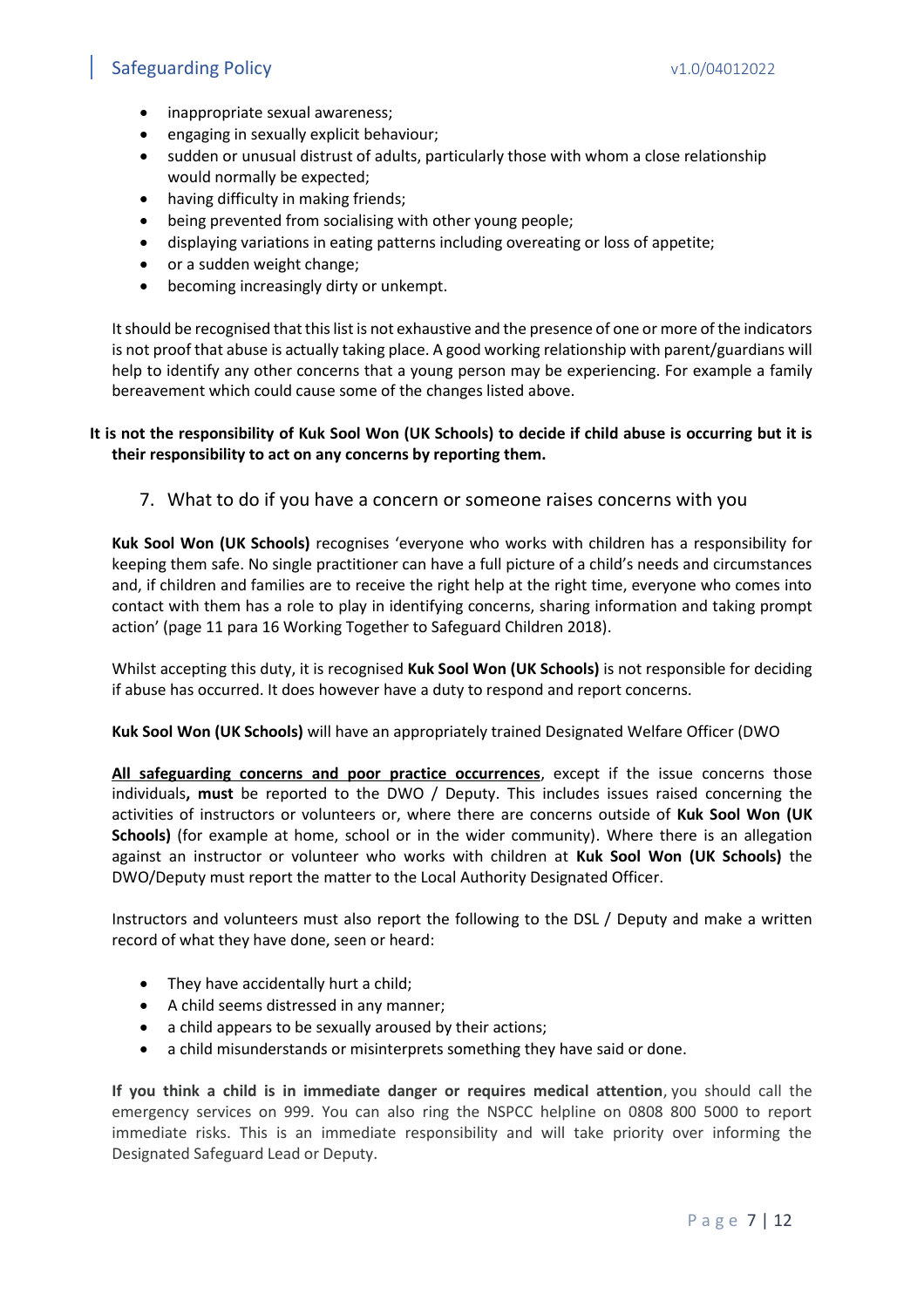## Safeguarding Policy values of the contract of the values of the values of the values of the values of the values of  $\alpha$

## <span id="page-7-0"></span>8. How to respond to a concern

It is always difficult to hear about or witness harm or abuse experienced by a child or young person. The following points will be helpful for both you and the child should they choose to disclose abuse to you:

- Stay calm.
- Listen carefully to what is said and try not to interrupt.
- Find an appropriate point early on to explain that it is likely that the information will need to be shared with others – do not promise to keep secrets.
- Allow them to continue at their own pace.
- Ask questions for clarification only, and avoid asking questions that suggest an answer (leading questions).
- Reassure them that they are not to blame and have done the right thing in telling you. If the concern is serious explain that you will need to get support from other trained people to help keep the child safe. This must be shared even if the child doesn't want you to tell anyone else.
- Tell them what you will do next and with whom the information will be shared. If they are adamant that they do not wish the information to be shared, explain that you will have to tell your Designated Safeguarding Lead and that it will be discussed further with them.
- Be aware of the possibility of forensic evidence if the disclosure relates to a recent incident of physical harm or injury and try to protect any supporting materials e.g. bedding or clothing.
- Contact your Designated Safeguarding Lead.
- Where you are unable to contact your Designated Person, advice can be sought from statutory agencies or the NSPCC Helpline.
- All serious concerns must be referred to statutory agencies.
- Where the concern or allegation is about a member of staff or a volunteer, this must like all other concerns be reported to the Designated Safeguarding Lead (DSL) or Deputy. The DSL if they consider the concern to be serious, for example potentially child abuse or a crime they must report the incident to the Local Authority Designated Officer or the Police.

When a safeguarding concern or poor practice has been identified concerning a specific child the parents/guardians/carers of that child should be notified. Where the DSL/Deputy has reported the incident to the statutory authorities, advice should be sought from them regarding this duty before notifying the parents/guardians/carers.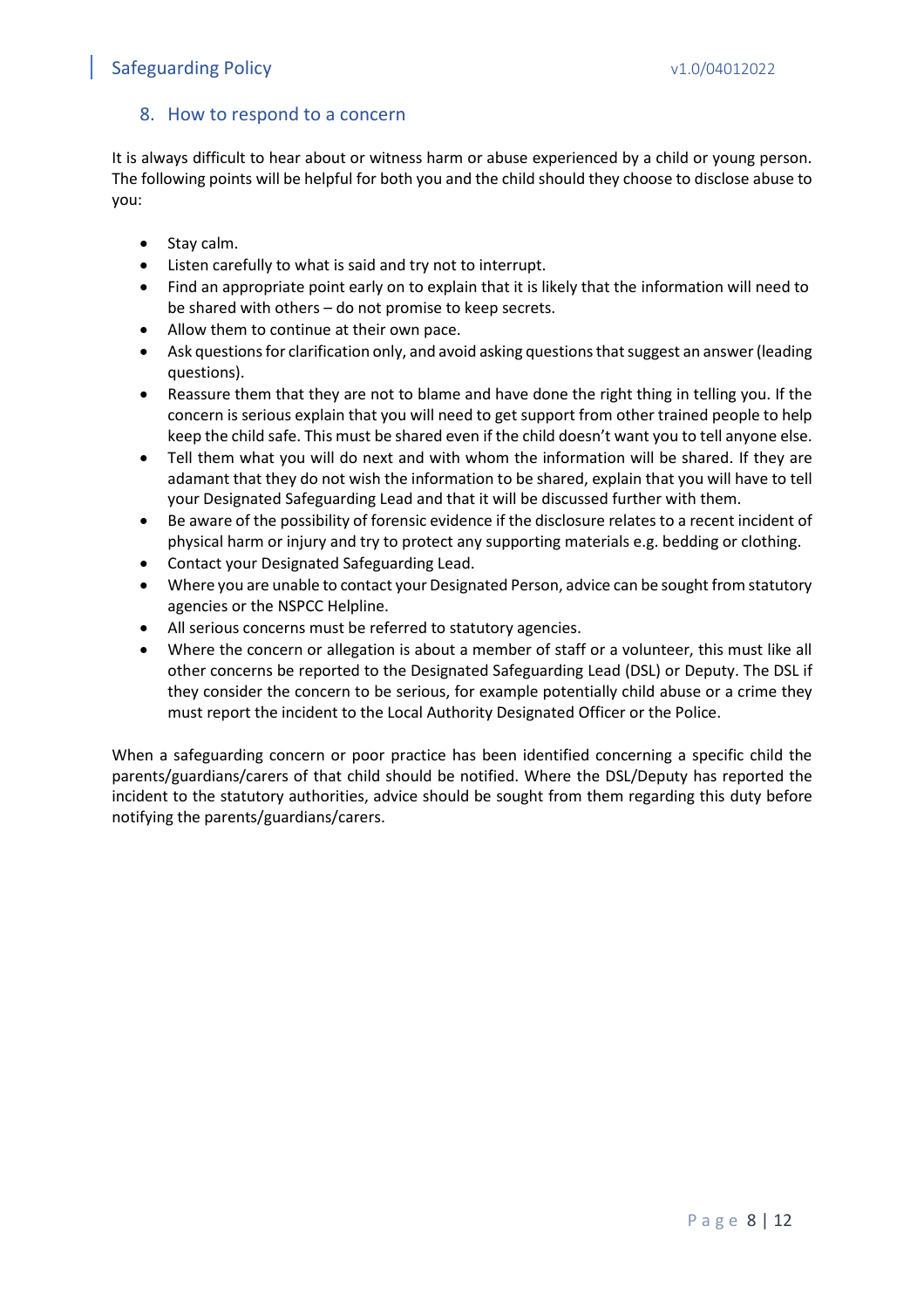## <span id="page-8-0"></span>9. Safeguarding Children Flowchart

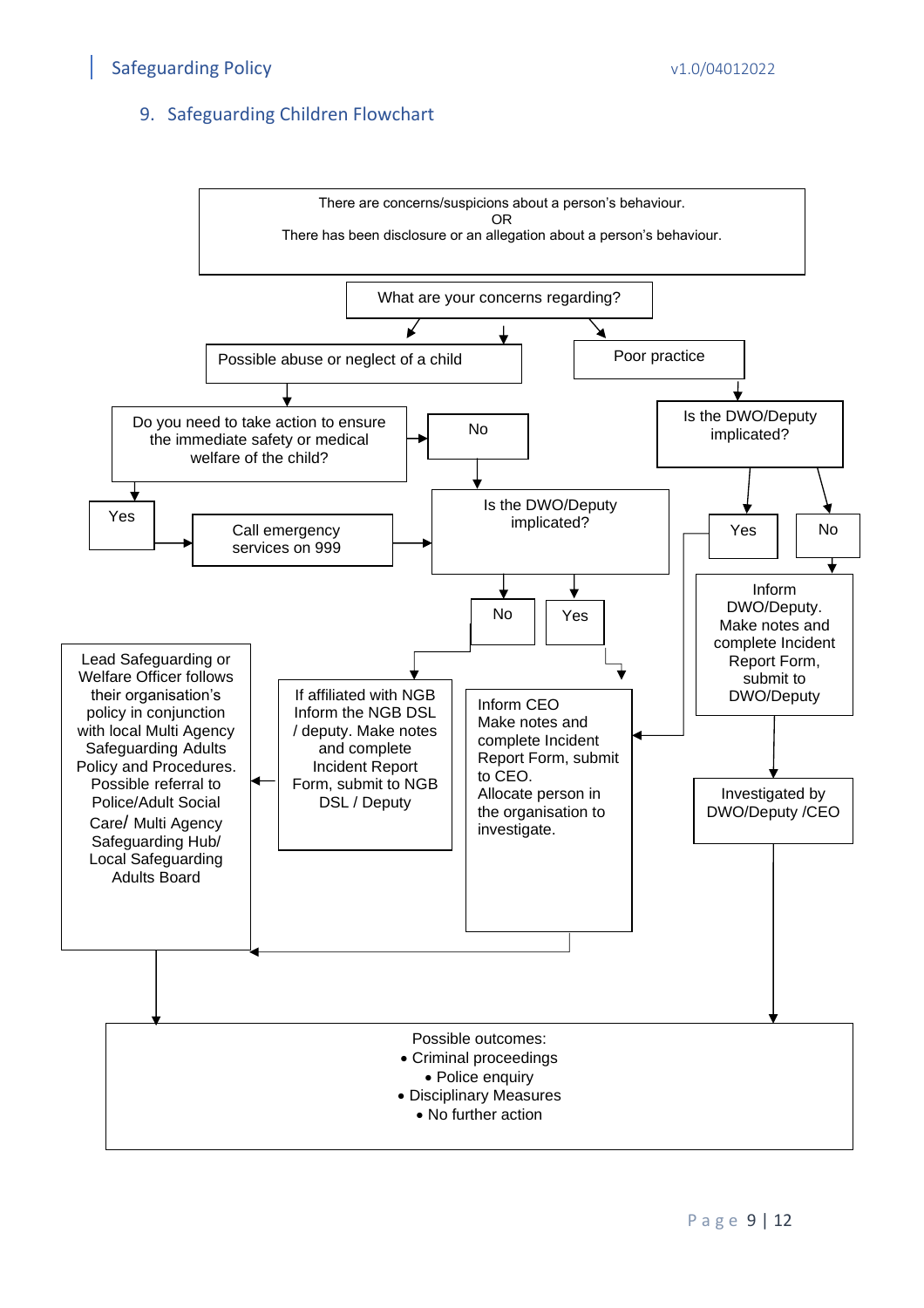## <span id="page-9-0"></span>10.Recording

Should a child make a disclosure a record in writing must be made as soon as possible, using their words as closely as possible and where relevant, using the school/club report form. Note the date, time, any names mentioned, names and addresses to whom the information was given and who else is aware of the allegation. Note or describe clearly any visible injury.

Take care to distinguish between fact, observation, allegation and opinion. It is important that the information you have is accurate.

Recording of any incident, including possible abuse or poor practice incidents, should also follow this procedure. In all situations, including those in which the cause of concern arises either from a disclosure of abuse or from suspicion of abuse, it is vitally important to record the details, regardless of whether they are shared with a statutory agency, as soon as possible using the incident reporting form for children.

The record should be clear and factual as it may be needed by child protection agencies and may, in the future, be used as evidence in court. Records should be kept securely and shared only with those who need to know about the incident.

Throughout the process of any safeguarding cases, accurate records should be made and maintained.

## <span id="page-9-1"></span>11.Codes of Conduct and Ethics

The codes of conduct and ethics for all those involved at **Kuk Sool Won (UK Schools)** can be found as a separate guidance sheet. It is essential these are followed in so the highest possible standards of behaviour and conduct in Martial Arts activities are maintained. The principles must be adhered to at all times so that Martial Arts can be enjoyed by all. All those involved at **Kuk Sool Won (UK Schools)** will show their understanding and commitment to the codes of conduct and ethics by signing a copy of the relevant guidance sheet.

## <span id="page-9-2"></span>12. Safer Recruiting

At **Kuk Sool Won (UK Schools)** we take all reasonable steps to ensure unsuitable people are prevented from working with children. Whilst there may be some reservations that volunteers could be put off by having to go through a recruitment process, it is important to ensure reasonable steps have been taken to identify unsuitable individuals. A guidance sheet can be found which outlines safer recruiting in further detail.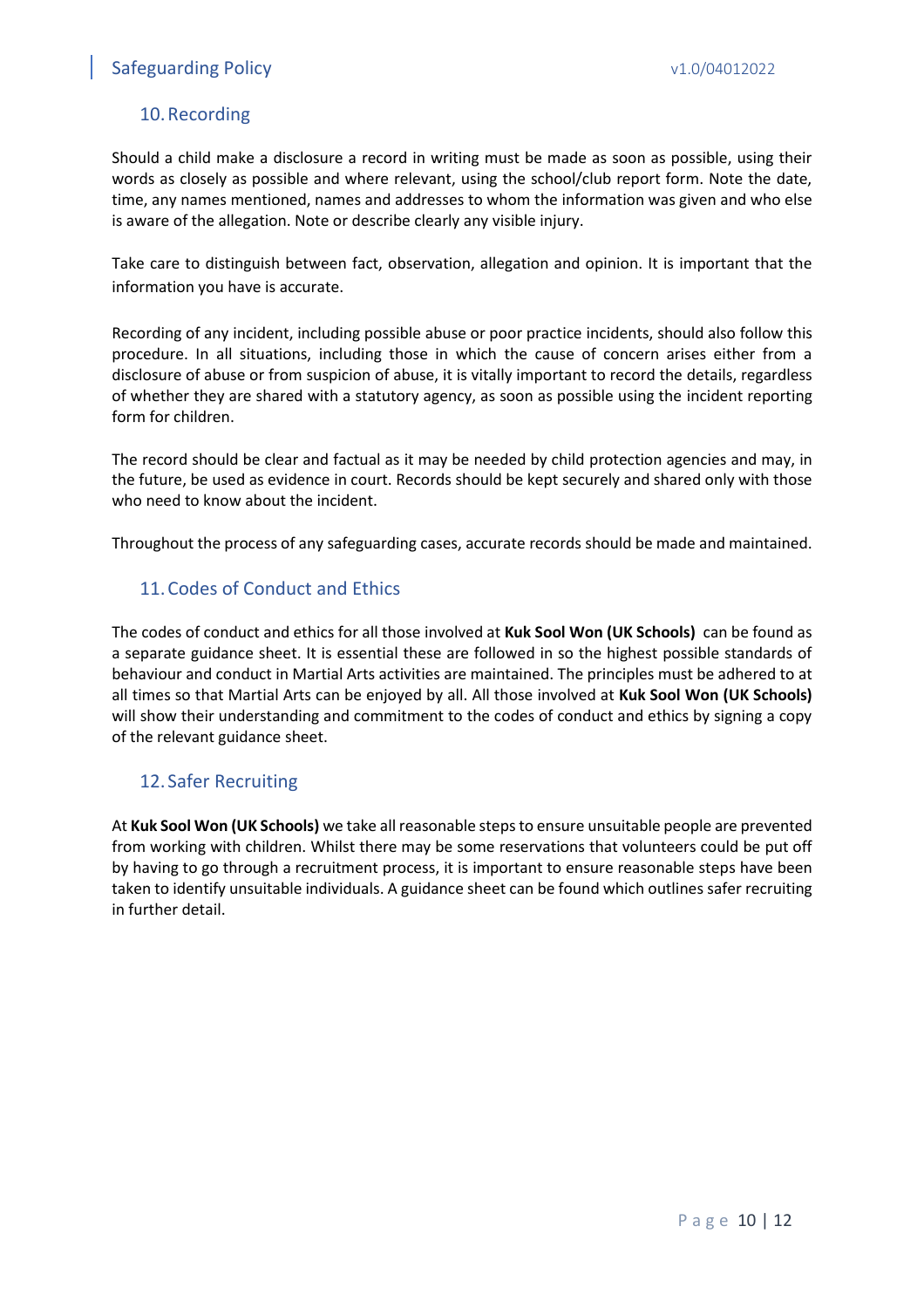## Safeguarding Policy values of the contract of the values of the values of the values of the values of the values of the values of the values of the values of the values of the values of the values of the values of the valu

## <span id="page-10-0"></span>13. Supervision, support and training

Once recruited, all staff and volunteers at **Kuk Sool Won (UK Schools)** will be well informed, trained, supervised and supported to ensure that they effectively safeguard children and know how to respond to any concerns.

**Kuk Sool Won (UK Schools)** will ensure that training and resources are available to encourage the development of staff and volunteers. This will include:

- an induction to the work and the school/club
- a trial period in which to develop skills whilst supervised
- ongoing support and monitoring

There are currently no formal qualifications specifically for safeguarding and protecting children in sport. However, training developed by sports and other organisations is available to strengthen the skills and knowledge of the sporting children's workforce to safeguard children and young people. Training plays an important role in equipping staff and volunteers to do their job safely and effectively. Different safeguarding training is available depending on the person's role.

#### <span id="page-10-1"></span>**14.** Whistleblowing

It's important that people within **Kuk Sool Won (UK Schools)** have the confidence to come forward to speak or act if they're unhappy with anything.

Whistleblowing occurs when a person raises a concern about dangerous or illegal activity, or any wrongdoing within their sports organisation. The NSPCC has a [whistleblowing](https://www.nspcc.org.uk/what-you-can-do/report-abuse/dedicated-helplines/whistleblowing-advice-line/) advice line to support professionals who have concerns about how child protection issues are being handled in their own or another organisation.

More detail can be found on the Whistleblowing Policy.

## <span id="page-10-2"></span>**15.** Complaints

In order to ensure we develop an open culture where children and staff feel able to express any concerns, we have a procedure for dealing with complaints from a child, worker, volunteer, parent or carer.

This should be linked to the organisation's complaints procedures, ensuring the provision of support and advocacy for the people involved.

## <span id="page-10-3"></span>**16.** Links to other organisational procedures

- Adults Safeguarding Policy
- Social Media Policy
- Whistleblowing Policy
- Safer Recruitment Policy
- Complaints Procedure